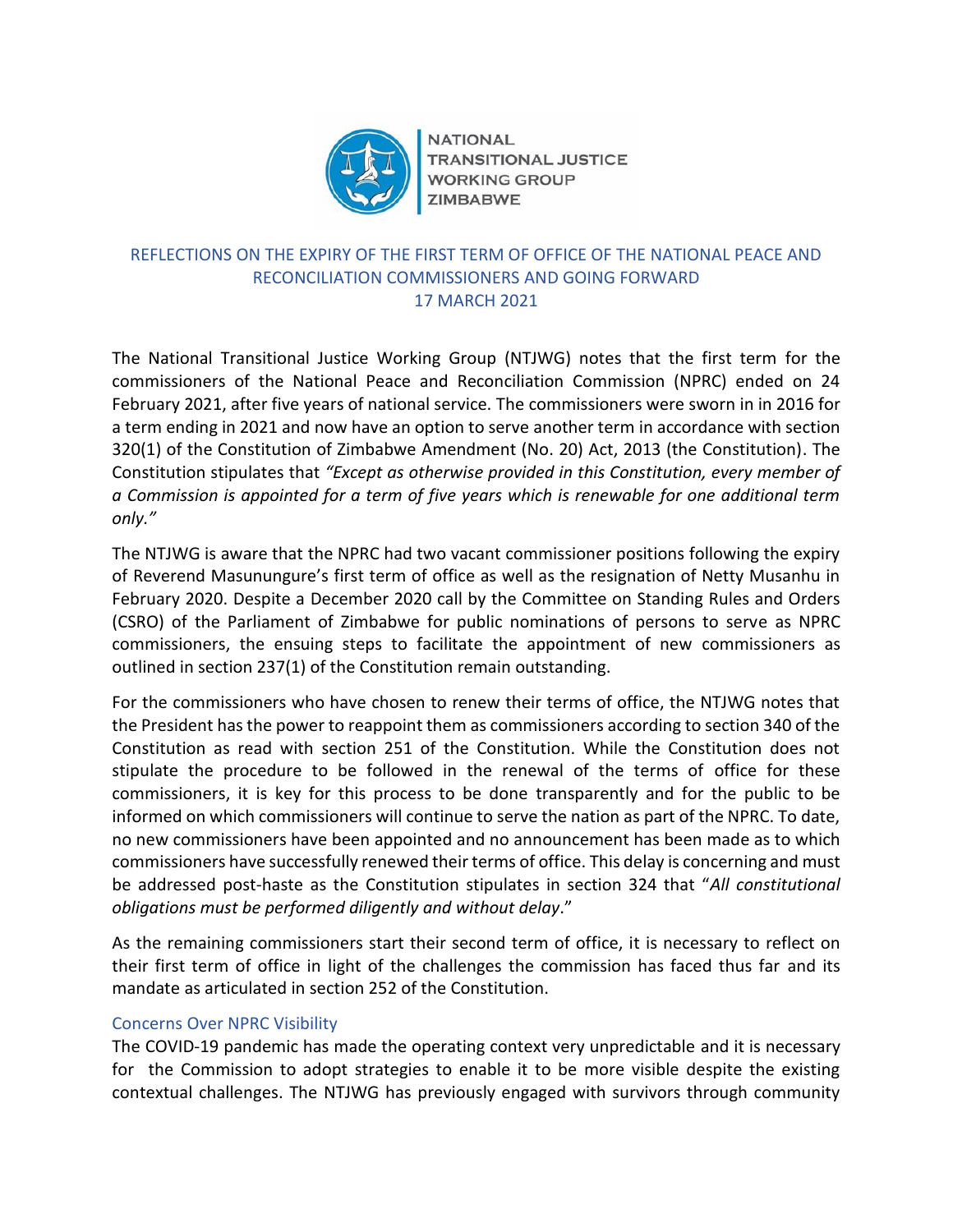dialogues and discussed the mandate of the NPRC. During these discussions, most survivors have indicated that they have little or no knowledge at all about the existence of the NPRC and raised concern over the Commission's lack of visibility in their communities. This situation has been compounded by COVID-19 which has proven to be not only a public health crisis but also a human rights and transitional justice crisis that disturbed the daily work of institutitons including the NPRC.

As the independent commission mandated to facilitate post-conflict justice, healing and reconciliation it is incumbent on the NPRC to be visible in survivor communities and to lead the discourse on dealing with the past in the country. Therefore the NTJWG calls upon the NPRC to increase visibility at the local community level to enable it to better engage with survivors and other transitional justice stakeholders.

## Lack of Adequate Funding

A perennial challenge regarding the procurement of appropriate funding has undermined the effectiveness of the NPRC leading to understaffing within its secretariat and adversely affecting the Commission's ability to decentralise its work. The NTJWG acknowledges the efforts made by the Commission to decentralise by establishing offices in Harare and Bulawayo as well as establishing provincial peace committees to lead peace and reconciliation processes in all the ten provinces in the country. However, the NTJWG notes that there is still much more to be done to ensure that the NPRC's operations are decentralised enough to enable survivors and other stakeholders to have easy access to the Commission and its services from different parts of the country. To this end, the NPRC's funding is a key consideration and should be addressed to enable the Commission to decentralise going into the next five years. Further, adequate funding is key to ensuring that the NPRC can attract and retain talent within its secretariat which has the mandate of driving the Commission's work. The NPRC must be fully resourced in terms of human expertise and financial resources to enable it to effectively execute its mandate countrywide. The State must therefore prioritise funding of the NPRC to enable it to efficiently dispense of its critical mandate.

## NPRC Sidelined in Exhumations Consultations

The NPRC has a constitutional mandate to facilitate post-conflict justice, healing, and reconciliation. Survivors and civil society that constitute transitional justice statekeholders, therefore, expect the NPRCto lead the transitional justice discourse and initiatives. Carrying out exhumations and reburials is part of the NPRC's mandate and any role that may be assigned to any stakeholders in respect of exhumations must be one that is aimed at providing the necessary support to the NPRC to enable it to effectively lead the process. However, the Commission appears to be continuously side-lined in State-led consultations on the issue of exhumations and reburial of the remains of victims of human rights violations perpetrated during Gukurahudi. During the first term of office for the NPRC commissioners, the President had four meetings with stakeholders in the Matabeleland regions about the issue of exhumations. Contrary to the recommendations of stakeholders, the engagements on exhumations were led by the President not the NPRC and they were only open to a select few excluding the NPRC. Moving forward the NPRC must stand against the usurping of its mandate and lead the process of exhumations and reburials.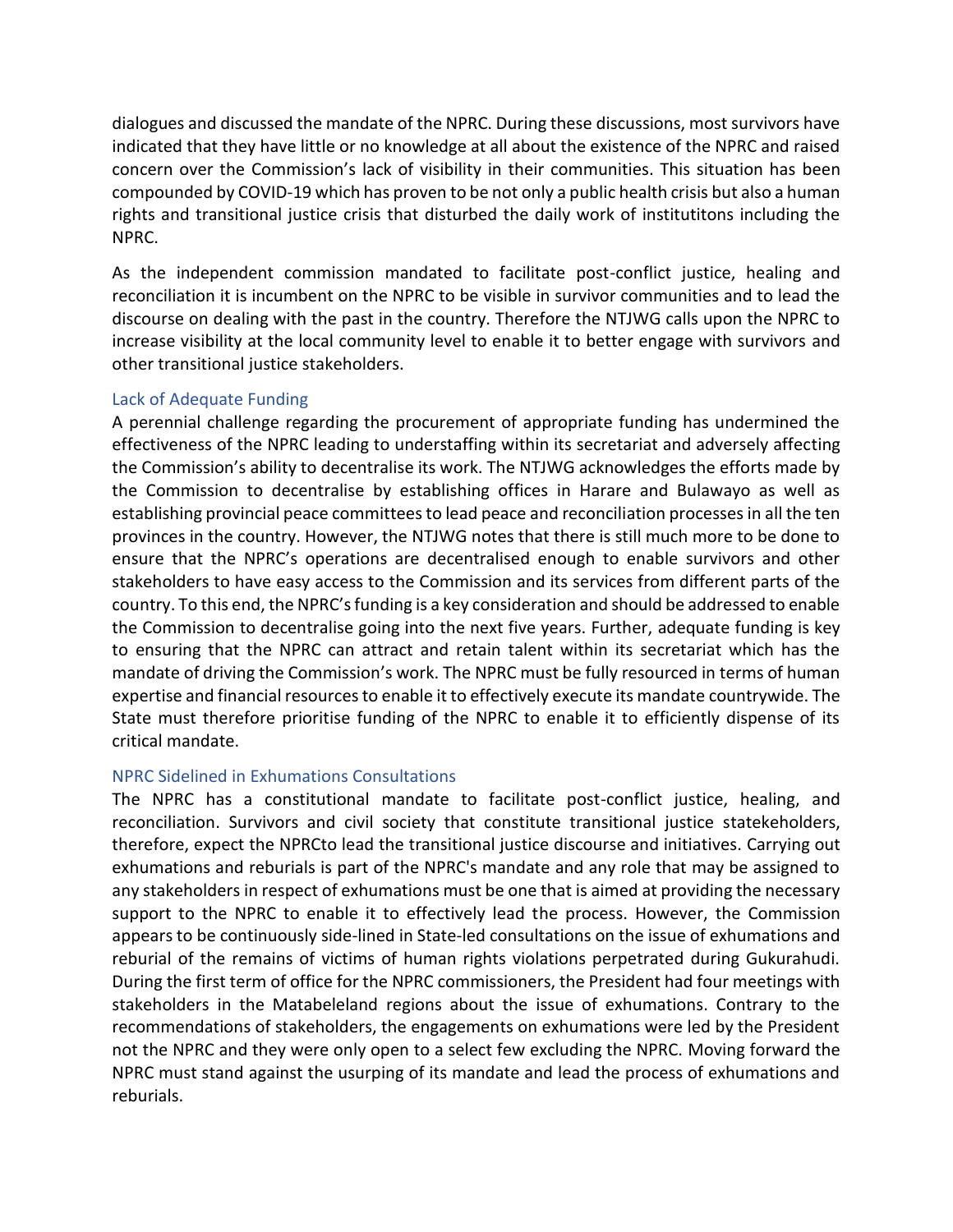### Delays in Establishing the NPRC and its Structures

The delays in the setting up of the NPRC have been perceived by survivors as a deliberate ploy to ensure that the Commission's mandate expires before it can fully deliver on its mandate. Such perceptions and the existing divergent views regarding when the NPRC's lifespan ends are detrimental to the work of the NPRC. The Commission was established in terms of section 251 of the Constitution in 2013 but the commissioners were sworn in in February 2016, three years after the establishment of the Commission. There was a further two-year delay in the enactment of the NPRC Act which was enacted in 2018. These delays marred the first term of office of the NPRC commissioners and limited their ability to effectively lead post-conflict justice, peace, and reconciliation. The inadequate funding availed to the Commission only served to compound the challenges faced by the commissioners as they endeavored to set up NPRC structures in their first term. With a lifespan of ten years, it is regrettable that the first term of office of the NPRC commissioners has mostly been used to simply set up the NPRC's structures. While these structures are necessary to enable the NPRC to deliver on its mandate they are still yet to be fully activated. It is therefore now incumbent on the NPRC commissioners to strive to ensure that the NPRC makes strides towards fulfilling its mandate as a way of building public confidence in the institution.

#### NPRC Involvement in POLAD

During the year 2019, the NPRC started consultations with stakeholders on a framework for national dialogue, this was a welcome initiative that inspired confidence in the body. Soon after the NPRC started its consultations, President Emmerson Mnangagwa launched the Political Actors Dialogue (POLAD) and the NPRC, unfortunately, immediately stopped its consultations and shifted its attention to the POLAD process. To a great extent, the POLAD has remained an exclusive space mainly for political actors that find themselves in agreement with the ruling party, ZANU PF, to the exclusion of stakeholders with dissenting views. A dialogue of only a few political actors cannot be called 'national dialogue' and a platform such as POLAD cannot adequately address the wide variety of issues that the country must contend with to ensure national peace and reconciliation. The role of the NPRC in this platform has caused concern among stakeholders who have seen this as a serious assault on the independence of the NPRC as the platform is perceived as exclusive and partisan. The NTJWG, therefore, encourages the NPRC commissioners going into their second term and the new commissioners that will be appointed to strive to assert the NPRC's independence and avoid acting in any manner that may create a perception that the Commission is an extension of the Office of the President.

## NPRC in Breach of its Reporting Obligations

The NTJWG urges the NPRC commissioners that will renew their terms of office and the new commissioners that will be appointed to take leadership and ensure that the NPRC does not find itself in breach of its reporting obligations in the next five years. The Commission was in breach of its obligations for the year 2018 and 2019 until October 2020. The 2018 and 2019 Annual Reports were presented to Parliament on 3 and 8 September 2020 respectively, long after they were both due and they were subsequently published in October 2020. The NPRC must be held accountable through public evaluation of its Annual Report, which should outline what activities have been carried out and how the Commission has made use of the public resources allocated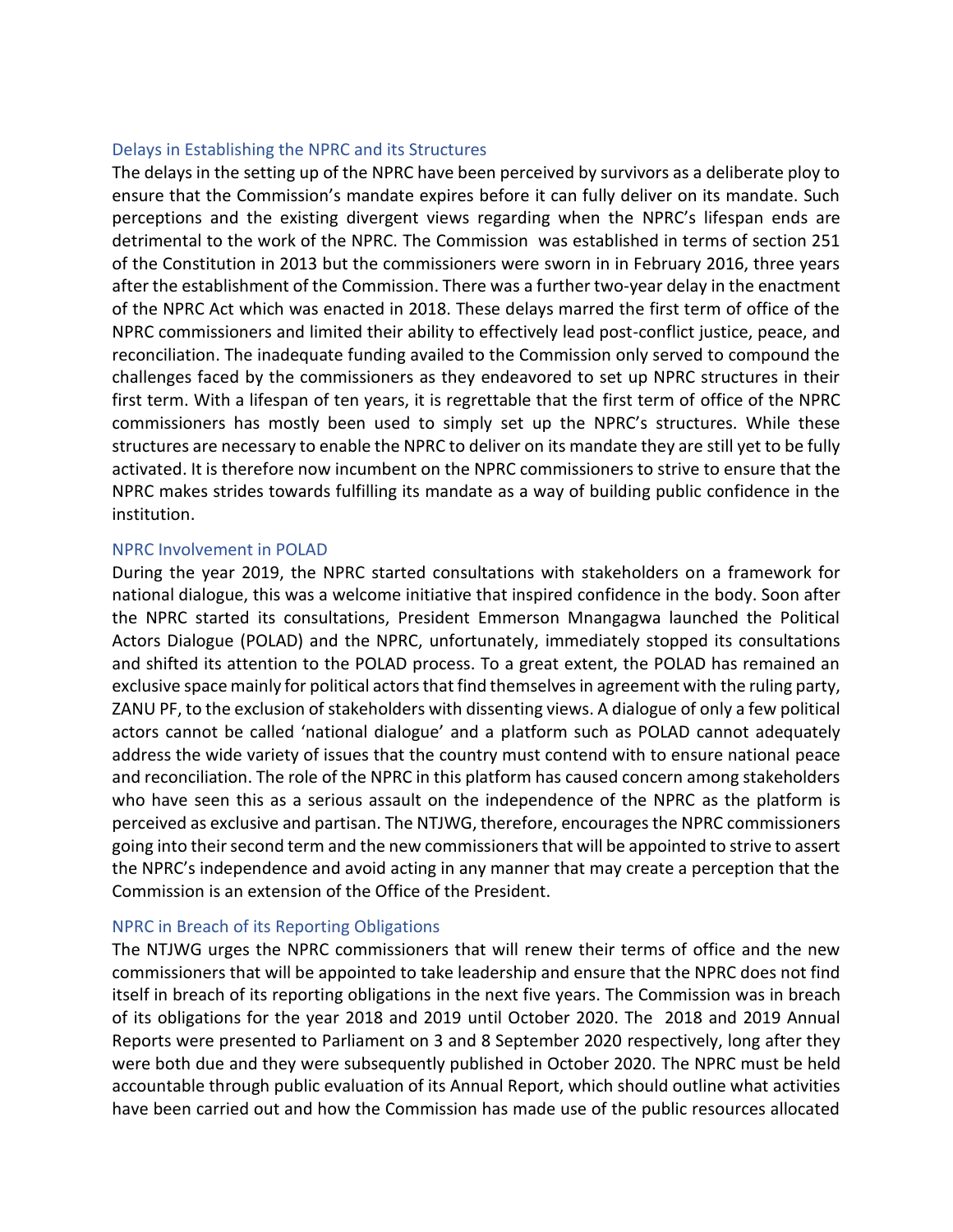to it. According to section 323 of the Constitution, the NPRC should present its annual report to Parliament describing in full its operations and activities no later than by the end of March of the year following the implementation of such activities. Moreover, section 16(7) of the NPRC Act obliges the NPRC to further make public the Annual Report and any other reports expected to have been presented to Parliament within thirty days. This means that the NPRC has constitutional and statutory reporting obligations that it must fulfill every year. Regrettably, in the first term of office of the NPRC commissioners, the NPRC failed to ensure timely compliance with its reporting obligations. While the NPRC is an independent commission given the national importance of its mandate, accountability is key. The Commission must be held accountable through public evaluation of its Annual Report, which should outline what activities have been carried out and how the Commission has made use of the public resources allocated to it.

## **Conclusion**

The NTJWG advocatess for a smooth transition between the recently ended and new terms of office that is not marred by the perennial problems of funding that have hampered progress in the past. The strengthening of existing relations with the NPRC commissioners who will continue in their capacities and creation of new avenues for cooperation with the new commissioners remain priority for the NTJWG.

## Recommendations

# To Parliament and the President, the NTJWG calls on the following:

The Parliament and the President to urgently finalise the process of appointment of a new commissioner and notify the public of which commissioners have successfully renewed their terms of office to ensure that critical functions of the NPRC are not unduly suspended.

To the NPRC commissioners starting their second terms and the new commissioners who will be appointed, the NTJWG calls on the following:

- a) In setting the transitional justice agenda and priorities, the NPRC in partnership with members of the public, civil society, and human rights organisations, must create widely accessible information platforms aimed towards massive public outreach to educate the public about the NPRC mandate and to build social consensus on the key national transitional justice issues.
- b) The centrality of survivors' views and victim's rights must guide the design and implementation of transitional justice interventions. Investigations and public hearings should be inclusive of survivor-sensitive procedures that ensure safety and dignity and the development of specific capacities to assist. At all stages, support and protection of survivors of violence and conflict as well as that of witnesses must be guaranteed.
- c) The NPRC must do more work to mainstream the needs of women, people living with disabilities, the elderly, Zimbabweans in the diaspora, children, and the youth in the transitional justice discourse. Women and girls are vulnerable to entrenched forms of gender-based violence which make them susceptible to conflict-related human rights abuses, including systematic sexual violence. Engaging the youth in transitional justice is critical for sustainable peace and reconciliation. The NPRC must also do more to